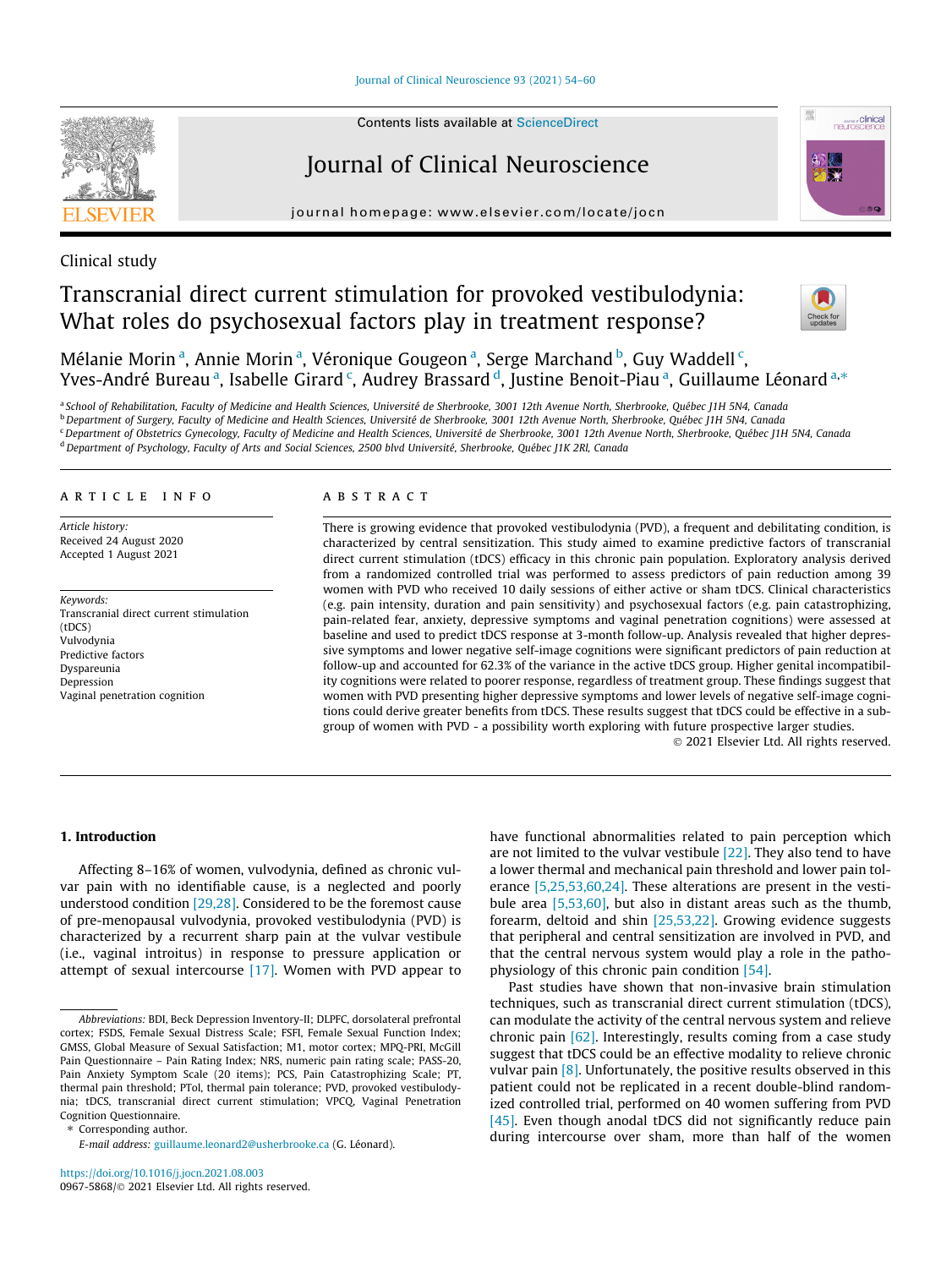assigned to the active group reported pain reduction at their 3 month follow-up, suggesting that some women with PVD might respond more favorably than others to tDCS.

Past studies have shown that clinical characteristics (e.g., PVD subtype, duration of symptoms) and psychosexual factors (e.g., pain catastrophizing, fear of pain) could help predict treatment response in women with PVD [\[27,9\].](#page-5-0) These observations are in line with the fear avoidance model of Vlayen & Linton [\[63\],](#page-6-0) which suggests an interrelationship between the pain experience and the negative affect of patients suffering from chronic pain. Supporting this are the results of Desrochers et al. [\[11\]](#page-5-0) showing that women with PVD with high pain catastrophizing and fear of pain respond less favorably to topical cortisone and cognitive behavioral therapy. Based on these findings, it is likely that clinical characteristics and psychosexual factors could be associated with tDCS outcomes in women suffering from PVD. However, no study has formally tested this hypothesis.

The objective of this study was to examine predictive factors of tDCS efficacy in women suffering from PVD. More specifically, we sought to determine if baseline clinical characteristics (pain intensity and quality, PVD subtype, duration of symptoms and pain sensitivity [thermal pain threshold and tolerance]) and psychosexual factors (pain catastrophizing, pain-related fear, anxiety, depressive symptoms, vaginal penetration cognitions, as well as sexual function, distress, and satisfaction) were related to the tDCS response.

#### 2. Methods

### 2.1. Study design

This study was an exploratory analysis of data from a previous randomized clinical trial comparing active and sham tDCS in PVD women [\[45,46\]](#page-5-0) . Detailed study design and procedures have been described in these companion papers [\[45,46\]](#page-5-0) . For this study, only data pertaining to pre-treatment (at baseline) and follow-up assessments (3 months after treatment) in both intervention groups were considered. Ethical approval was obtained from the ethics committee of the CIUSSS de l'Estrie-CHUSeth and all participants gave written informed consent prior to participating in the study.

# 2.2. Participants

Forty women suffering from PVD were assigned to either active or sham tDCS treatment group (1:1). Participants were eligible if, in the last six months, they experienced moderate to severe pain  $(≥5/10)$  in at least 90% of attempted sexual intercourse. PVD diagnosis was confirmed by a gynecologist of the research team (GW, YB or IG) following a standardized protocol  $[17,4]$ . The exclusion criteria were the following: (1) pregnant or breastfeeding women; (2) women suffering from other urogynecological conditions (e.g. urinary tract or vaginal infection), pelvic pathology associated with pelvic pain (e.g. deep dyspareunia); (3) having contraindications to tDCS.

#### 2.3. Study procedures

A structured interview was conducted at baseline by a trained research assistant blinded to treatment allocation, during which the participants' sociodemographic information (age, nationality, culture, education, marital status, religious affiliation), relationship duration with current partner, and gynecological and vulvovaginal pain history were collected. Clinical characteristics and psychosexual factors were also collected at baseline and at 3-

month follow-up using validated procedures/questionnaires (see below).

#### 2.4. tDCS treatment

Participants assigned to the active tDCS treatment received 10 daily sessions of anodal tDCS (NeuroConn DC stimulator, Model 0008, Ilmenau, Germany) over a period of 14 days (once a day on weekdays). Two electrodes were applied to the subject's scalp; the anode was placed over the motor cortex  $(M1)$  [\[48\]](#page-5-0) and the cathode over the contralateral supraorbital area [\[48,16,59,34,58\].](#page-5-0) The location of M1 was estimated by positioning the centre of the electrode pad at 1 cm anterior and 4 cm lateral from the vertex [\[50\].](#page-5-0) A saline solution (77 mM NaCl) was used to soak the synthetic sponge electrode covers (5 cm  $\times$  7 cm; 35 cm<sup>2</sup>). For the active group, the intensity of the stimulation was set at 2 mA for the entire treatment duration (20 min) [\[16,59,55,34,58\]](#page-5-0) whereas the stimulation was gradually shut down after 30 s in the sham group.

#### 2.5. Dependent variable: Percentage of pain reduction

Participants were asked to verbally rate the intensity of pain during intercourse on a numeric pain rating scale (NRS) ranging from "0" (no pain) to "10" (worst pain ever experienced). NRS is recommended for assessing adult pain intensity in most settings [\[33,13\]](#page-5-0). The percentage of pain reduction in NRS scores from baseline to follow-up assessment was calculated using the following formula: (Baseline - Follow-up) / Baseline  $\times$  100 [\[49,32\].](#page-5-0)

#### 2.6. Independent variables

#### 2.6.1. Clinical characteristics

Baseline pain intensity and quality were evaluated with the NRS and the McGill Pain Questionnaire, respectively [\[12,49,15,32\].](#page-5-0) PVD subtype (primary [affecting women from their first sexual intercourse] vs secondary [which appears after a period of pain-free sexual intercourse]) and duration of symptoms were also collected. Regarding pain sensitivity, thermal pain threshold (PT) and thermal pain tolerance (PTol) were measured using a 9-cm<sup>2</sup> Peltiertype thermode (Medoc Thermal Sensory Analyser, Model TSA-2001, Medoc, Advanced Medical Systems, Ramat Yishai, Israel) on the volar surface of the right forearm. This body area was selected because of its sensitivity and accessibility. The thermode temperature was initially set at 32  $\degree$ C and gradually increased at a rate of 0.3  $\degree$ C per second until it reached the participant's PTol (up to a maximum of 51 $^{\circ}$ C). Subjects were asked to verbally report when their perception changed from heat sensation to pain perception (corresponding to PT) and when their pain became intolerable (i.e. PTol). For each participant, the procedure was repeated three times to ensure the stability of PT and PTol measurements. In order to avoid skin sensitization, the position of the thermode was shifted slightly on the volar surface of the same forearm each time the procedure was repeated  $[61,40,52]$ .

#### 2.6.2. Psychosexual factors

Standardized and validated questionnaires measuring pain catastrophizing (13-item Pain Catastrophizing Scale; PCS) [\[23\],](#page-5-0) pain-related fear (20-item Pain Anxiety Symptoms Scale; PASS-20) [\[43\],](#page-5-0) state and trait anxiety (40-item State-Trait Anxiety Inventory of Spielberger; STAI-Y) [\[21\],](#page-5-0) depressive symptoms (21-item Beck Depression Inventory-II; BDI) [\[3\]a](#page-5-0)nd cognitions related to vaginal penetration (40-item Vaginal Penetration Cognition Questionnaire; VPCQ) [\[35\]](#page-5-0) were completed. The latest, developed to assess women's intercourse-specific cognitions, is divided into five subscales, which were all used as clinical predictors: 1) control cognitions composed of four items (e.g., ''I am afraid that I will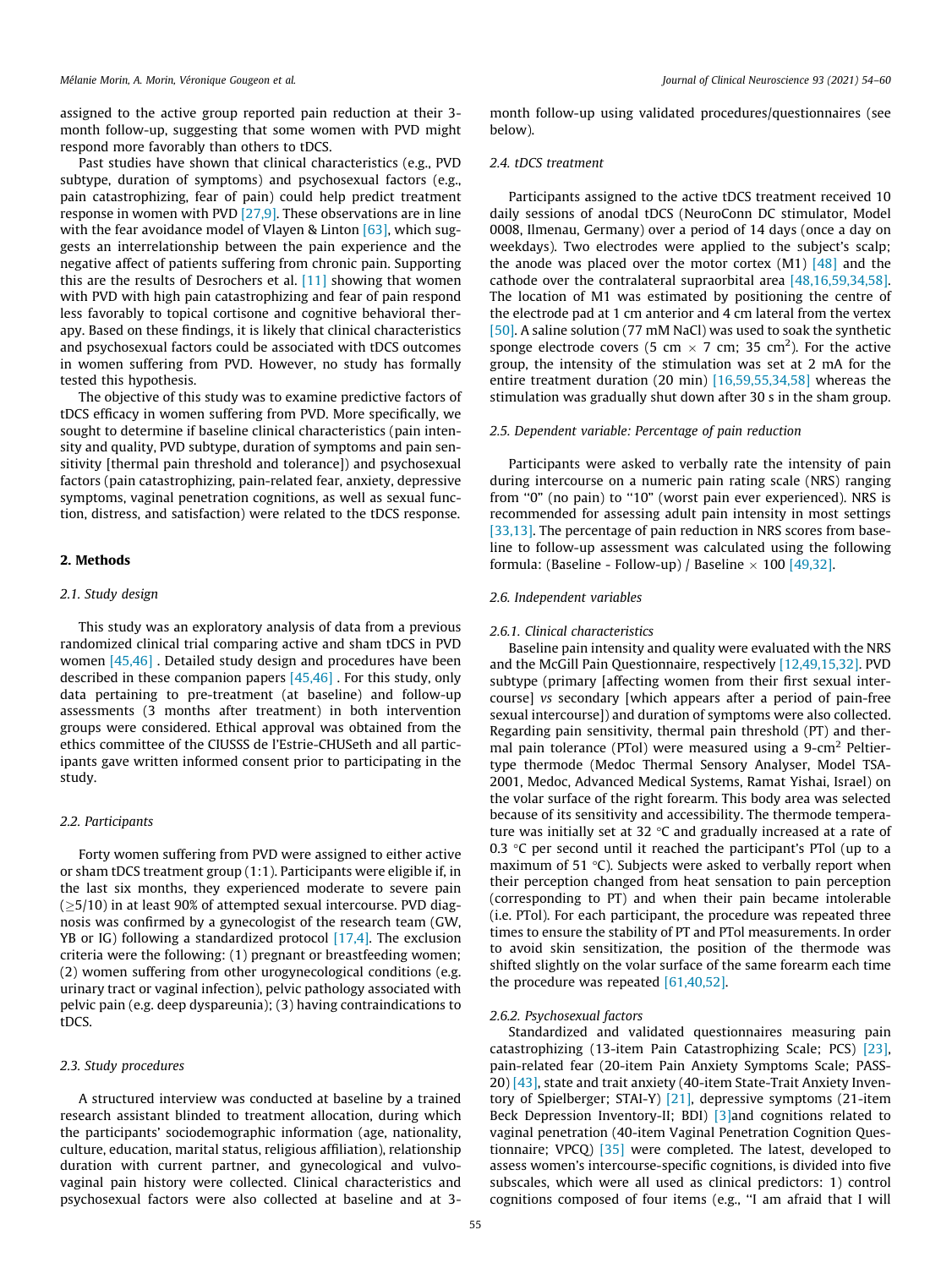panic during penetration."), 2) catastrophic and pain cognitions including five items (e.g., ''Penetration surely will not succeed."), 3) self-image cognitions assessed in six items (e.g., ''I am a poor partner when penetration fails."), 4) positive cognitions which entailed five items (e.g., "Penetration will feel good."), and 5) genital incompatibility cognitions composed of two items (e.g., ''I am afraid that my vagina is too narrow for penetration."). Finally, sexual function (19-item Female Sexual Function Index; FSFI) [\[56\],](#page-5-0) sexual distress (13-item Female Sexual Distress Scale; FSDS) [\[10\]](#page-5-0) and sexual satisfaction (5-item Global Measure of Sexual Satisfaction; GMSS) [\[37\]](#page-5-0)were also collected.

#### 2.6.3. Statistical analyses

All statistical analyses were carried out using SPSS Statistics for Windows, version 22.0 (SPSS Inc., Chicago, IL, USA). Regression analyses were used to evaluate the relative contribution of each baseline independent variable (clinical characteristics and psychosexual factors) and group assignment to predict percentage of pain reduction at follow-up assessment (dependent variable). Considering the small sample size and the exploratory nature of this study, separate regression analyses were conducted to examine the predictive relationship between each baseline potential predictors and the dependent variable (percentage of pain reduction from baseline to 3-month follow-up). For each regression model, the interaction term between the treatment group and the independent variable was entered to examine moderation using the PRO-CESS macro developed by Hayes [\[30\]](#page-5-0). This program computes 95% CI around the estimates on 5000 bootstrapping samples, centers variables to avoid multicolinearity  $[1]$ , and computes simple slopes. When an interaction term reached  $p \le 0.10$ , the predicting variable was included in a subsequent multivariate regression analysis for each group. This threshold was selected to prevent type II errors considering the small sample size and the exploratory nature of the analysis [\[14\]](#page-5-0). Findings from the multiple regression model, computed separately for each group, were considered to be statistically significant at  $\alpha \leq 0.05$ .

#### 3. Results

#### 3.1. Baseline sample characteristics

Of the 40 women assigned to either active or sham tDCS treatment in the original study, 39 were considered for these secondary analyses (see [45](#page-5-0) for original randomized controlled trial flowchart). One woman was not considered in the analysis because she did not attempt any intercourse after the tDCS treatment. Sample's sociodemographic characteristics are detailed in Table 1.

The data pertaining to all 39 women's clinical (i.e., pain intensity and quality, PVD subtype, duration of symptoms and pain sensitivity [thermal pain threshold and tolerance]) and psychosexual (i.e. pain catastrophizing, pain-related fear, anxiety, depressive symptoms, vaginal penetration cognitions, and sexual function, distress and satisfaction,) variables at pre-treatment assessment are presented in [Table 2.](#page-3-0) The mean pain intensity during intercourse on the 0 to 10 NRS was 7.2 (95% CI 6.8–7.6; range 5–10) at pre-treatment and 5.6 (95% CI 4.7–6.3; range 1.0–9.5), at follow-up assessment. The mean percentage of reduction of pain observed from pre-treatment to follow-up was 22.2% (95% CI  $11.1 - 33.4$ ; range  $-54.0 - 100.0$ ).

#### 3.2. Predictive factors

As depicted in [Table 3,](#page-4-0) genital incompatibility cognitions showed a significant main effect ( $b = -9.01$ ; se = 2.82;  $p = 0.003$ ; 95%CI  $[-14.73, -3.23]$ , suggesting that higher baseline genital

Participants' characteristics.

|                                                                                                                                                                            | Median (IQR)                                                                                    |
|----------------------------------------------------------------------------------------------------------------------------------------------------------------------------|-------------------------------------------------------------------------------------------------|
| Age $(vr)$<br>Age at first intercourse attempt (yr)<br>Lifetime number of sexual partners<br>Relationship duration with current partner (yr)<br>Intercourse frequency (wk) | 22.0 (20.0-24.0)<br>$16.0(15.0 - 18.0)$<br>$3.0(1.0-5.0)$<br>$2.5(1.5-4.0)$<br>$1.0(0.2 - 2.4)$ |
|                                                                                                                                                                            | n(%)                                                                                            |
| Education<br>Elementary school<br>High school                                                                                                                              | 1(2.5)<br>9(22.5)                                                                               |
| Professional study diploma                                                                                                                                                 | 2(5.0)                                                                                          |
| College                                                                                                                                                                    | 21(52.5)                                                                                        |
| University                                                                                                                                                                 | 7(17.5)                                                                                         |
| Marital status                                                                                                                                                             |                                                                                                 |
| Regular partner                                                                                                                                                            | 22(55)                                                                                          |
| Cohabiting                                                                                                                                                                 | 16(40)                                                                                          |
| Married                                                                                                                                                                    | 2(5)                                                                                            |
| Birth control method                                                                                                                                                       |                                                                                                 |
| Oral contraceptive                                                                                                                                                         | 39 (97.5)                                                                                       |
| Previously attempted interventions                                                                                                                                         |                                                                                                 |
| Topical lidocaine                                                                                                                                                          | 13 (35.0)                                                                                       |
| Topical oestrogen                                                                                                                                                          | 4(10)                                                                                           |
| Lubricant                                                                                                                                                                  | 1(2.5)                                                                                          |
| Pelvic floor physical therapy                                                                                                                                              | 10(25)                                                                                          |
| Antifungal                                                                                                                                                                 | 4(10)                                                                                           |
| Natural products                                                                                                                                                           | 2(5)                                                                                            |
| None                                                                                                                                                                       | 19 (47.5)                                                                                       |
| More than one treatment                                                                                                                                                    | 11(27.5)                                                                                        |

 $N = 40$ . Continuous variables are expressed as median and interquartile range (IQR). Categorial variables are presented as absolute numbers (percentage). Yr, year; wk, week.

incompatibility was associated with lower percentage of pain reduction at 3-months follow-up for both groups. Regarding the interaction terms, the analysis revealed that both the depressive symptoms X group (b = 3.49; se = 1.73; p = 0.05; 95%CI  $[-0.01,$ 6.99]) and the self-image cognitions X group ( $b = -15.94$ ; se = 7.56; p = 0.04; 95%CI  $[-31.28, -0.60]$ ) were associated with pain reduction at 3-months follow-up, suggesting that depressive symptoms and self-image cognitions predicted treatment response differently in the two groups.

Multiple regression analyses were then conducted separately for the active and sham tDCS treatment groups. Results showed that depressive symptoms and self-image cognitions were significant predictors of pain reduction and accounted for 62.3% of the variance in the active tDCS group  $(F(2,16) = 13.236, p < 0.001;$ see [Table 4](#page-4-0)). In contrast, the same multiple regression model was non-significant in the sham tDCS group  $F(2.17) = 1.525$ , p = 0.246). Hence, baseline higher depressive symptoms and lower self-image cognition score (corresponding to better self-image thoughts) were associated with better treatment outcomes in the active tDCS group, but not in the sham tDCS group.

# 4. Discussion

The present exploratory study examined the associations between clinical characteristics/ psychosexual factors and treatment response in women with PVD who received tDCS interventions. We found that women suffering from PVD having higher genital incompatibility cognitions had poorer outcomes, regardless of the treatment group. This suggests that genital incompatibility is associated with lower pain reduction in both the active and the sham group. Most importantly, women presenting higher depressive symptoms and better self-image thoughts had a better response to tDCS treatment. This association was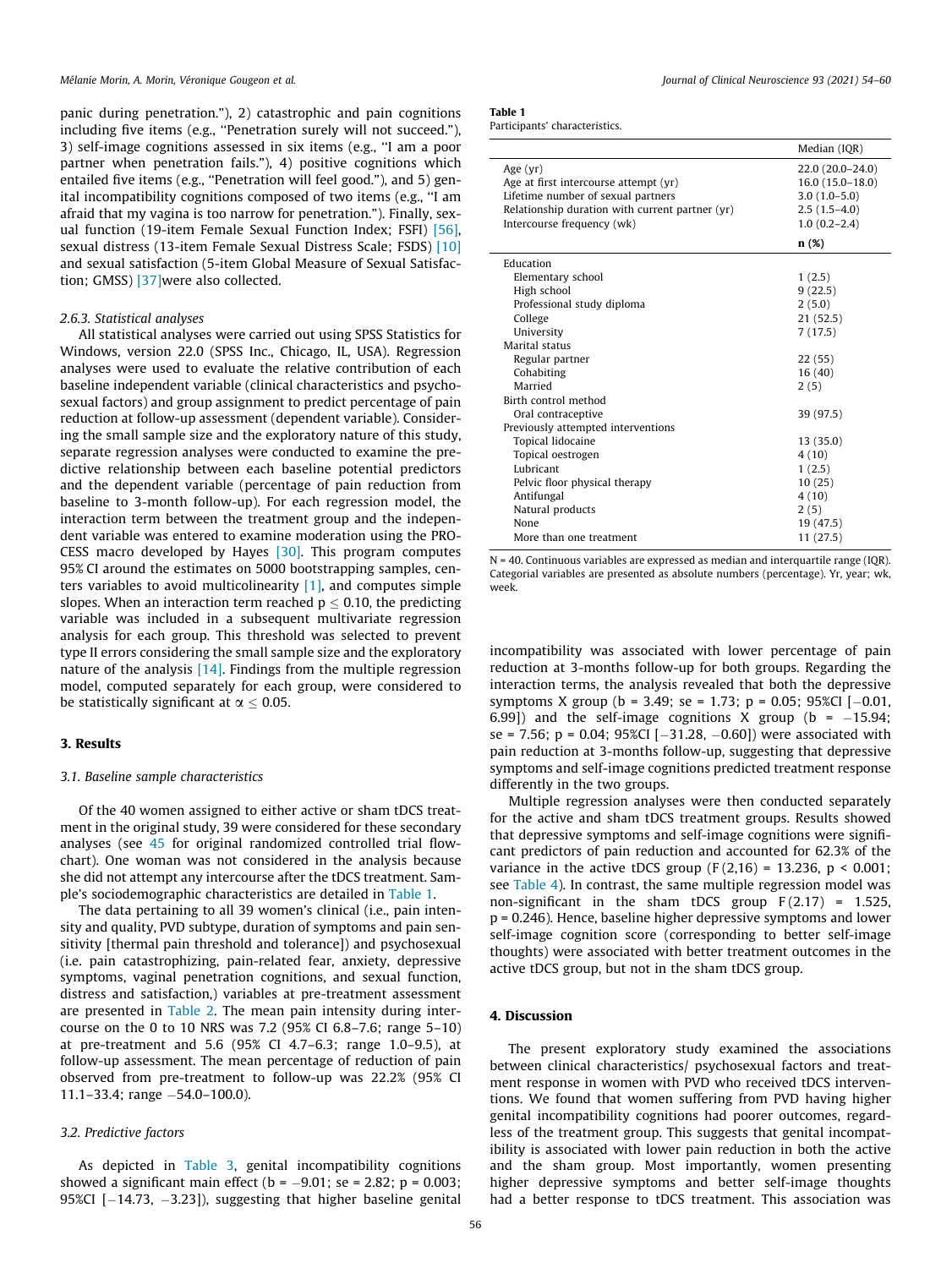#### <span id="page-3-0"></span>Table 2

Baseline potential predictors.

|                                          | Pre-treatment       |                |  |
|------------------------------------------|---------------------|----------------|--|
| Variables                                | Mean or n<br>$(\%)$ | 95% CI         |  |
| Clinical characteristics                 |                     |                |  |
| Pain intensity (NRS)                     | 7.2                 | [6.8, 7.6]     |  |
| Pain quality (MPO-PRI)                   | 23.9                | [20.7,         |  |
|                                          |                     | 27.1]          |  |
| PVD subtype                              |                     |                |  |
| Primary                                  | 10(25)              |                |  |
| Secondary                                | 30(75)              |                |  |
| Duration of symptoms (yr)                | 3.4                 | [2.5, 4.3]     |  |
| Pain sensitivity                         |                     |                |  |
| Thermal pain threshold ( $PT$ [ $°C$ ])  | 39.7                | [38.8,         |  |
|                                          |                     | 40.71          |  |
| Thermal pain tolerance (PTol $[°C]$ )    | 47.0                | [46.4,         |  |
|                                          |                     | 47.5           |  |
| Psychosexual factors                     |                     |                |  |
| Pain catastrophizing (PCS)               | 26.4                | [22.7,         |  |
|                                          | 38.2                | $30.0$ ]       |  |
| Pain related fear (PASS-20)              |                     | [32.4,<br>44.0 |  |
| State anxiety (STAI-S)                   | 36.7                | [33.2,         |  |
|                                          |                     | 40.2]          |  |
| Trait anxiety (STAI-T)                   | 41.3                | [37.5,         |  |
|                                          |                     | 45.1           |  |
| Depressive symptoms (BDI)                | 7.7                 | [5.8, 9.6]     |  |
| Vaginal Penetration and Cognition (VPCQ) |                     |                |  |
| Control cognitions (VPCQ_ctrl)           | 4.7                 | [4.3, 5.1]     |  |
| Catastrophic and pain cognitions         | 2.7                 | [2.2, 3.1]     |  |
| (VPCQ_catpain)                           |                     |                |  |
| Self-image cognitions (VPCQ_selfim)      | 2.3                 | [1.9, 2.8]     |  |
| Positive cognitions (VPCQ_pos)           | 2.7                 | [2.3, 3.1]     |  |
| Genital incompatibility cognitions       | 1.8                 | [1.3, 2.4]     |  |
| (VPCO_genincom)                          |                     |                |  |
| Sexual function (FSFI)                   | 20.2                | [18.5,         |  |
|                                          |                     | 22.0           |  |
| Sexual distress (FSDS)                   | 28.5                | [24.7,         |  |
|                                          |                     | $32.4$ ]       |  |
| Sexual satisfaction (GMSS)               | 21.5                | [19.2,         |  |
|                                          |                     | 23.9]          |  |

found in the active tDCS group but not in the sham group, and accounted for 62.3% of the variance for pain reduction. As these findings were found in the active group only, this emphasizes their relevance for potentially predicting tDCS outcome and identifying possible responders.

Of note, many clinical and psychosexual factors measured during this study, of which several were previously identified to contribute to treatment response in PVD women, did not emerge as significant predictors for successful outcome. For instance, past studies have shown that women with secondary PVD respond better to multidisciplinary treatment [\[31\]a](#page-5-0)nd vestibulectomy surgery [\[6,36\]](#page-5-0) than women with primary PVD. Lower levels of pain avoidance have also been associated with better treatment outcome for topical treatment interventions in PVD women, whereas a lesser fear of pain, lower catastrophizing, and greater pain self-efficacy at baseline have been identified as predictors of a better treatment outcome in both topical treatment and cognitive-behavioral therapy [\[11\].](#page-5-0) All psychological factors mentioned above, except self-efficacy, were assessed in the present study. Although we could have expected that the onset of pain, pain catastrophizing, pain-related fear, and pain avoidance levels would be associated with the tDCS response, none of the studied factors were associated with pain improvement. One possible explanation is that most of these studies looked at the effect of interventions acting on vulvo-vaginal structures whereas tDCS targets structures of the central nervous system.

#### 4.1. Depressive symptoms

We observed that women who benefited the most from active tDCS were those presenting higher depressive symptoms. The contribution of psychological variables to predict experimental and clinical pain, as well as pain-associated disability, and treatment response in chronic-pain patients is well documented in both musculoskeletal disorders and PVD [\[18,19,20,51,38,64,41,42,24,26\].](#page-5-0) Our results extend these observations by suggesting that depressive symptoms can modulate treatment response in women receiving tDCS. Surprisingly, whereas high depression at baseline generally predicts poor treatment response  $[41,7]$ , the opposite was observed in our study for tDCS treatment. The role of depression on treatment success might differ for tDCS interventions. In a study investigating the effect of tDCS in patients with fibromyalgia, Mendonca et al. showed that higher initial depressive symptoms were associated with better outcomes [\[44\]](#page-5-0). The underlying mechanism of action of tDCS and its effect on the neurocircuitry of mood regulation may explain these results [\[39,47\].](#page-5-0) In the present study, cathodal stimulation of the supraorbital area could have improved the mood in women presenting higher depressive scores and diffusely improve their pain perception.

# 4.2. Self-image and genital incompatibility cognitions

Lower negative self-image at baseline was also associated with higher pain relief at 3-month follow-up for women in the active tDCS group. Negative self-image relates to the conception that women do not perceive themselves as an adequate partner when penetration is unsuccessful [\[35\].](#page-5-0) Klaassen & Ter Kuile have shown that women with dyspareunia show higher levels of negative selfimage cognitions compared to asymptomatic controls [\[35\]](#page-5-0). To the best of our knowledge, no previous study has looked into selfimage cognition as a predictor of treatment success.

We also noticed that women with higher levels of genital incompatibility cognitions (negative genital thoughts – impression that vagina is too narrow or that the penis of partner is too big for penetration) conveyed a lower percentage of pain reduction, regardless of the treatment received. Indeed, this effect was not specific to the experimental group, suggesting that women with strong genital-incompatibility thoughts do not respond well to real or sham non-invasive brain stimulation. For many PVD patients, emotional responses related to pain might be more afflictive than the pain sensation itself [\[57\]](#page-5-0). PVD women presenting negative penetration cognitions have lower sexual satisfaction and function, and greater pain intensity during intercourse [\[2\]](#page-5-0). Treatments specifically addressing self-image and genital-incompatibility thoughts, such as CBT and other psychosexual interventions, could be relevant for women with negative cognitions.

# 5. Limitations

To our knowledge, this is the first study to identify psychosexual factors as predictors of tDCS response. Although this study was not initially designed to explore these predictive factors, interesting associations have been made between women's outcome and their psychosexual state. Nevertheless, the reader must bear in mind that these results are exploratory and need to be further validated by sufficiently powered trials specifically investigating clinical prediction rules, using more stringent methodological and statistical criteria. Also, considering the relative proximity of M1 and DLPFC, the dimension of the electrodes  $(35 \text{ cm}^2)$  and the fact that their position was not confirmed by neuronavigation techniques, multiple cortical structures might all have been diffusely modulated by the tDCS [\[65\]](#page-6-0). Neuroimaging studies aiming to eval-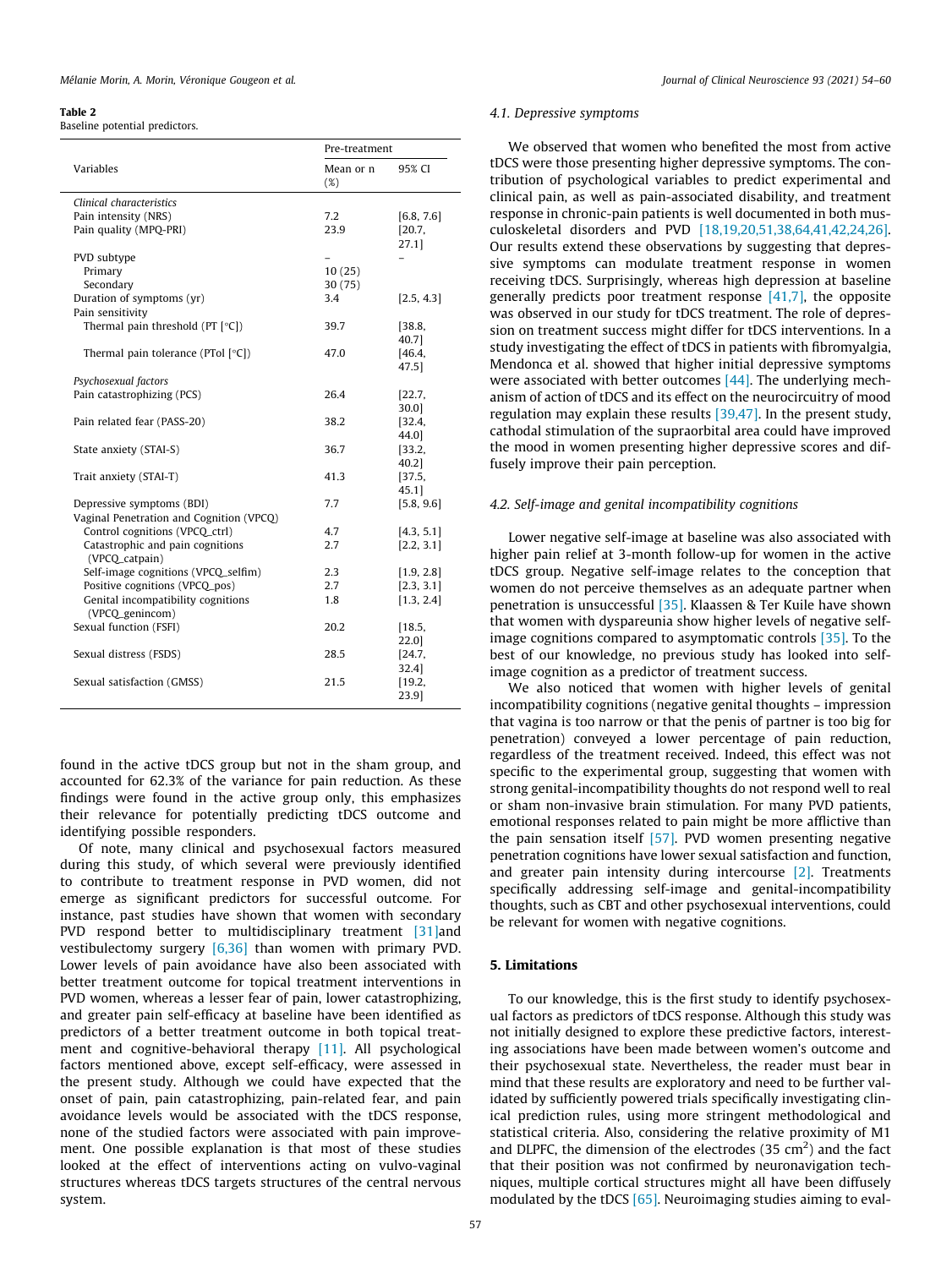#### <span id="page-4-0"></span>Table 3

Clinical and psychosexual factors predicting percentage of pain reduction at follow-up assessment in all women.

|                                                    | Main effect |           |                   | Interaction with treatment |          |           |                   |         |
|----------------------------------------------------|-------------|-----------|-------------------|----------------------------|----------|-----------|-------------------|---------|
| Predictors                                         | b           | <b>SE</b> | 95% CI            | P-value                    | b        | <b>SE</b> | 95% CI            | P-value |
| Clinical characteristics                           |             |           |                   |                            |          |           |                   |         |
| Pain intensity (NRS)                               | 3.45        | 4.66      | $[-6.01, 12.93]$  | 0.46                       | 9.84     | 9.34      | $[-9.12, 28.81]$  | 0.30    |
| Pain quality (MPQ-PRI)                             | $-0.15$     | 0.56      | $[-1.28, 0.97]$   | 0.79                       | $-1.37$  | 1.10      | $[-3.61, 0.87]$   | 0.22    |
| PVD subtype                                        | $-10.69$    | 11.65     | [-34.32, 12.95]   | 0.36                       | $-37.30$ | 23.28     | $[-84.57, 9.96]$  | 0.12    |
| Duration of symptoms                               | 2.29        | 1.94      | $[-1.66, 6.25]$   | 0.25                       | 1.23     | 3.93      | $[-6.74, 9.20]$   | 0.76    |
| PT                                                 | $-1.39$     | 2.02      | $[-5.59, 2.71]$   | 0.50                       | $-5.37$  | 4.06      | $[-13.62, 2.88]$  | 0.20    |
| PTol                                               | 3.61        | 3.15      | $[-2.78, 9.99]$   | 0.26                       | $-3.79$  | 6.28      | $[-16.56, 8.96]$  | 0.55    |
| Psychosexual factors                               |             |           |                   |                            |          |           |                   |         |
| Pain catastrophizing (PCS)                         | 0.68        | 0.50      | $[-0.34, 1.71]$   | 0.18                       | 0.14     | 1.00      | $[-1.89, 2.18]$   | 0.89    |
| Pain related fear (PASS-20)                        | 0.34        | 0.36      | $[-0.38, 1.08]$   | 0.34                       | $-0.11$  | 0.71      | $[-1.56, 1.33]$   | 0.88    |
| State anxiety (STAI-S)                             | 0.53        | 0.55      | $[-0.59, 1.65]$   | 0.34                       | 0.79     | 1.09      | $[-1.43, 3.01]$   | 0.48    |
| Trait anxiety (STAI-T)                             | 0.62        | 0.48      | $[-0.34, 1.58]$   | 0.20                       | 0.38     | 0.94      | $[-1.53, 2.30]$   | 0.69    |
| Depressive symptoms (BDI) <sup>†</sup>             | 1.18        | 0.87      | $[-0.58, 2.95]$   | 0.18                       | 3.49     | 1.73      | $[-0.01, 6.99]$   | 0.05    |
| Vaginal Penetration and Cognition (VPCQ)           |             |           |                   |                            |          |           |                   |         |
| Control cognitions (VPCQ_ctrl)                     | $-7.40$     | 4.26      | $[-16.05, 1.25]$  | 0.09                       | 4.68     | 8.48      | $[-12.53, 21.89]$ | 0.58    |
| Catastrophizing and pain cognitions (VPCQ_catpain) | $-0.14$     | 4.63      | $[-9.55, 9.26]$   | 0.98                       | $-2.64$  | 9.15      | $[-21.22, 15.95]$ | 0.77    |
| Self-image cognitions (VPCQ_selfim) <sup>†</sup>   | 1.76        | 3.78      | $[-5.92, 9.44]$   | 0.64                       | $-15.94$ | 7.56      | $[-31.28, -0.60]$ | 0.04    |
| Positive cognitions (VPCQ_pos)                     | $-1.72$     | 4.40      | $[-10.66, 7.21]$  | 0.70                       | 12.41    | 8.78      | $[-5.42, 30.23]$  | 0.17    |
| Genital incompatibility cognitions (VPCQ_genincom) | $-9.01$     | 2.82      | $[-14.73, -3.23]$ | 0.003                      | 6.83     | 5.67      | $[-18.34, 4.67]$  | 0.24    |
| Sexual function (FSFI)                             | $-0.85$     | 0.98      | $[-2.85, 1.14]$   | 0.39                       | $-0.33$  | 1.96      | $[-4.31, 3.65]$   | 0.87    |
| Sexual distress (FSDS)                             | 0.67        | 0.44      | $[-0.23, 1.56]$   | 0.14                       | $-1.10$  | 0.88      | $[-2.89, 0.69]$   | 0.22    |
| Sexual satisfaction (GMSS)                         | $-1.05$     | 0.71      | $[-2.50, 0.40]$   | 0.15                       | 0.57     | 1.43      | $[-2.32, 3.46]$   | 0.69    |

N = 39. NRS = Numeric Pain Rating Scale (range 0–10); MPQ-PRI = McGill-Melzack Pain Questionnaire total score; PVD = Provoked vestibulodynia; PT = Thermal Pain Thresholds; PTol = Thermal Pain Tolerance; PCS = Pain Catastrophizing Scale; PASS-20 = Pain Anxiety Symptoms Scale; STAI-S = State Anxiety Inventory of Spielberger; STAI-T = Trait Anxiety Inventory of Spielberger; ; BDI = Beck Depression Inventory-II; VPCQ = Vaginal Penetration and Cognition Questionnaire; ctrl = Control Cognitions subscale; catpain = Catastrophic and Pain Cognitions subscale; selfim = Self-Image Cognitions subscale; pos = Positive Cognitions subscale; genincom = Genital Incompatibility Cognitions subscale; FSFI = Female Sexual Function Index; FSDS = Female Sexual Distress Scale; GMSS = Global Measure of Sexual Satisfaction; b = unstandardized regression coefficient; SE = standard error; 95% CI indicates 95% confidence interval.

Significant predictor ( $P \le 0.15$ ).

uate changes in brain structures or brain activation/deactivation patterns in women with PVD prior and after tDCS treatment are also needed.

In conclusion, our findings suggest that PVD women presenting higher depressive symptoms and lower negative self-image cognitions at baseline might derive greater benefits from tDCS. These results shed light on potential predictors of tDCS response, which could hopefully guide the design of future studies investigating at the efficacy of tDCS in women with PVD. The possibility that tDCS intervention would be effective in a subgroup only of women with PVD, such as women with higher depressive symptoms and lower negative self-image cognitions, is appealing, but needs to be confirmed in further investigation.

#### Funding

This research was funded by an operating grant from the Research Center of the CHUS. Drs. Morin and Léonard are supported by research salary award from the Fonds de la recherche du Québec – Santé (FRQ–S).

#### Trial registration

Clinicaltrials.gov, NCT02543593; clinicaltrials.gov/ct2/show/NC T02543593; registration date: September 4, 2015.

#### Declaration of Competing Interest

The authors declare that they have no known competing financial interests or personal relationships that could have appeared to influence the work reported in this paper.

#### Acknowledgments

This research was funded by an operating grant from the Research Center of the CHUS. Drs. Morin and Léonard are supported by research salary award from the Fonds de la recherche du Québec – Santé (FRQ–S). The authors thank all the women who agreed to participate in the study.

#### Table 4

Multivariate regression analyses of the variables associated with percentage of intercourse pain reduction at follow-up assessment for women in the active and sham tDCS treatment.

|                                    | Active tDCS treatment |       |                                                                                |         | Sham tDCS treatment |           |                                                                            |         |
|------------------------------------|-----------------------|-------|--------------------------------------------------------------------------------|---------|---------------------|-----------|----------------------------------------------------------------------------|---------|
|                                    |                       | SE    | Standardized B                                                                 | P-value |                     | <b>SE</b> | Standardized B                                                             | P-value |
| Depressive symptoms (BDI)          | 3.928                 | 0.815 | 0.788                                                                          | < 0.001 | $-0.058$            | 1.418     | $-0.009$                                                                   | 0.968   |
| Self-image cognition (VPCQ_selfim) | $-12.736$             | 3.780 | $-0.551$<br>$R^2$ = 0.623, F(2,16) = 13.236, P < 0.001, Adjusted $R^2$ = 0.576 | 0.004   | 9.482               | 5.557     | 0.388<br>$R^2$ = 0.152, F(2,17) = 1.525, P = 0.246, Adjusted $R^2$ = 0.052 | 0.106   |

tDCS = transcranial direct-current stimulation; N = 39. BDI = Beck Depression Inventory-II; VPCQ = Vaginal Penetration and Cognition Questionnaire; selfim = Self-Image Cognitions subscale; b = unstandardized regression coefficient; SE = standard error;  $R^2$  = percentage of variance explained by the model; 95% CI indicates 95% confidence interval.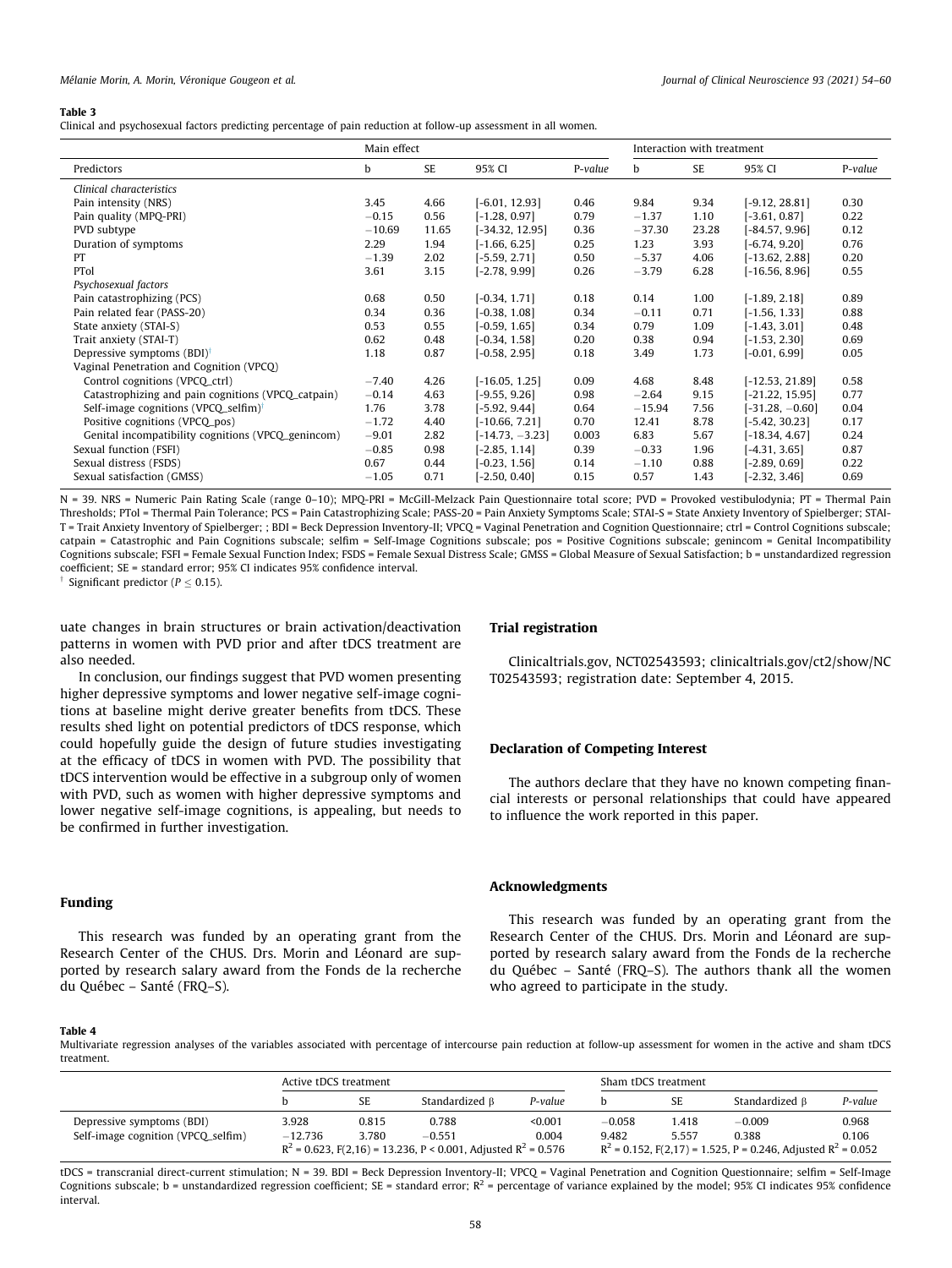### <span id="page-5-0"></span>References

- [1] [Aiken LS, West SG. Multiple regression: testing and interpreting](http://refhub.elsevier.com/S0967-5868(21)00413-6/h0005) [interactions. United States of America: Sage Publications Inc.; 1991.](http://refhub.elsevier.com/S0967-5868(21)00413-6/h0005)
- [2] [Anderson AB, Rosen NO, Price L, Bergeron S. Associations between penetration](http://refhub.elsevier.com/S0967-5868(21)00413-6/h0010) [cognitions, genital pain, and sexual well-being in women with provoked](http://refhub.elsevier.com/S0967-5868(21)00413-6/h0010) [vestibulodynia. J Sex Med 2016;13\(3\):444–52](http://refhub.elsevier.com/S0967-5868(21)00413-6/h0010).
- [3] [Beck AT et al. BDI-II, Beck depression inventory: manual. San Antonio,](http://refhub.elsevier.com/S0967-5868(21)00413-6/h0015) [Tex: Boston, Psychological Corp; 1996.](http://refhub.elsevier.com/S0967-5868(21)00413-6/h0015)
- [4] [Bergeron S, Binik YM, Khalifé S, Pagidas K, Glazer HI. Vulvar vestibulitis](http://refhub.elsevier.com/S0967-5868(21)00413-6/h0020) [syndrome: reliability of diagnosis and evaluation of current diagnostic criteria.](http://refhub.elsevier.com/S0967-5868(21)00413-6/h0020) [Obstet Gynecol 2001;98\(1\):45–51](http://refhub.elsevier.com/S0967-5868(21)00413-6/h0020).
- [5] [Bohm-Starke N et al. Increased blood flow and erythema in the posterior](http://refhub.elsevier.com/S0967-5868(21)00413-6/h0025) [vestibular mucosa in vulvar vestibulitis\(1\). Obstet Gynecol 2001;98](http://refhub.elsevier.com/S0967-5868(21)00413-6/h0025) [\(6\):1067–74](http://refhub.elsevier.com/S0967-5868(21)00413-6/h0025).
- [6] [Bohm-Starke N, Rylander E. Surgery for localized, provoked vestibulodynia: a](http://refhub.elsevier.com/S0967-5868(21)00413-6/h0030) [long-term follow-up study. J Reprod Med 2008;53\(2\):83–9](http://refhub.elsevier.com/S0967-5868(21)00413-6/h0030). [7] Campbell CM, Jamison RN, Edwards RR. Psychological screening/phenotyping
- as predictors for spinal cord stimulation. Curr Pain Headache Rep. 2013;17(1). <https://doi.org/10.1007/s11916-012-0307-6>.
- [8] [Cecilio SB et al. Exploring a novel therapeutic approach with noninvasive](http://refhub.elsevier.com/S0967-5868(21)00413-6/h0040) [cortical stimulation for vulvodynia. Am J Obstet Gynecol 2008;199\(6\):e6–7.](http://refhub.elsevier.com/S0967-5868(21)00413-6/h0040)
- [9] [De Andres J, Sanchis-Lopez N, Asensio-Samper JM, Fabregat-Cid G, Villanueva-](http://refhub.elsevier.com/S0967-5868(21)00413-6/h0045)[Perez VL, Monsalve Dolz V, et al. Vulvodynia-an evidence-based literature](http://refhub.elsevier.com/S0967-5868(21)00413-6/h0045) [review and proposed treatment algorithm. Pain Practice 2016;16\(2\):204–36.](http://refhub.elsevier.com/S0967-5868(21)00413-6/h0045)
- [10] [Derogatis LR, Rosen R, Leiblum S, Burnett A, Heiman J. The Female Sexual](http://refhub.elsevier.com/S0967-5868(21)00413-6/h0050) [Distress Scale \(FSDS\): initial validation of a standardized scale for assessment](http://refhub.elsevier.com/S0967-5868(21)00413-6/h0050) [of sexually related personal distress in women. J Sex Marital Ther 2002;28](http://refhub.elsevier.com/S0967-5868(21)00413-6/h0050)  $(4)$  $317 - 30$ .
- [11] [Desrochers G, Bergeron S, Khalifé S, Dupuis M-J, Jodoin M. Provoked](http://refhub.elsevier.com/S0967-5868(21)00413-6/h0055) [vestibulodynia: psychological predictors of topical and cognitive-behavioral](http://refhub.elsevier.com/S0967-5868(21)00413-6/h0055) [treatment outcome. Behav Res Ther 2010;48\(2\):106–15](http://refhub.elsevier.com/S0967-5868(21)00413-6/h0055).
- [12] [Dworkin RH, Corbin AE, Young JP, Sharma U, LaMoreaux L, Bockbrader H, et al.](http://refhub.elsevier.com/S0967-5868(21)00413-6/h0060) [Pregabalin for the treatment of postherpetic neuralgia: a randomized, placebo](http://refhub.elsevier.com/S0967-5868(21)00413-6/h0060)[controlled trial. Neurology 2003;60\(8\):1274–83](http://refhub.elsevier.com/S0967-5868(21)00413-6/h0060).
- [13] [Dworkin RH et al. Core outcome measures for chronic pain clinical trials:](http://refhub.elsevier.com/S0967-5868(21)00413-6/h0065) [IMMPACT recommendations. Pain 2005;113\(0304–3959; 1–2\):9–19](http://refhub.elsevier.com/S0967-5868(21)00413-6/h0065).
- [14] [Fairchild AJ, MacKinnon DP. A general model for testing mediation and](http://refhub.elsevier.com/S0967-5868(21)00413-6/h0070) [moderation effects. Prev Sci 2009;10\(2\):87–99](http://refhub.elsevier.com/S0967-5868(21)00413-6/h0070).
- [15] [Fitzcharles MA et al. The 2010 American college of rheumatology fibromyalgia](http://refhub.elsevier.com/S0967-5868(21)00413-6/h0075) [survey diagnostic criteria and symptom severity scale is a valid and reliable](http://refhub.elsevier.com/S0967-5868(21)00413-6/h0075) [tool in a French speaking fibromyalgia cohort. BMC Musculoskelet Disord](http://refhub.elsevier.com/S0967-5868(21)00413-6/h0075) [2012;13:179](http://refhub.elsevier.com/S0967-5868(21)00413-6/h0075).
- [16] [Fregni F et al. A sham-controlled, phase II trial of transcranial direct current](http://refhub.elsevier.com/S0967-5868(21)00413-6/h0080) [stimulation for the treatment of central pain in traumatic spinal cord injury.](http://refhub.elsevier.com/S0967-5868(21)00413-6/h0080) [Pain 2006;122\(1872–6623; 1–2\):197–209](http://refhub.elsevier.com/S0967-5868(21)00413-6/h0080).
- [17] [Friedrich Jr EG. Vulvar vestibulitis syndrome. J Reprod Med 1987;32\(2\):110–4](http://refhub.elsevier.com/S0967-5868(21)00413-6/h0085).
- [18] [Gatchel RJ, Gardea MA. Psychosocial issues: their importance in predicting](http://refhub.elsevier.com/S0967-5868(21)00413-6/h0090) [disability, response to treatment, and search for compensation. Neurol Clin](http://refhub.elsevier.com/S0967-5868(21)00413-6/h0090) [1999;17\(1\):149–66](http://refhub.elsevier.com/S0967-5868(21)00413-6/h0090).
- [19] [Gatchel RJ, Turk DC. Psychosocial factors in pain: critical perspectives. Guilford](http://refhub.elsevier.com/S0967-5868(21)00413-6/h0095) [Press; 1999](http://refhub.elsevier.com/S0967-5868(21)00413-6/h0095).
- [20] [Gates EA, Galask RP. Psychological and sexual functioning in women with](http://refhub.elsevier.com/S0967-5868(21)00413-6/h0100) [vulvar vestibulitis. J Psychosom Obstet Gynaecol 2001;22\(4\):221–8](http://refhub.elsevier.com/S0967-5868(21)00413-6/h0100).
- [21] [Gauthier J, Bouchard S. Adaptation canadienne-française de la forme révisée](http://refhub.elsevier.com/S0967-5868(21)00413-6/h0105) [du State-Trait Anxiety Inventory de Spielberger. \[A French-Canadian](http://refhub.elsevier.com/S0967-5868(21)00413-6/h0105) [adaptation of the revised version of Spielberger's State-Trait Anxiety](http://refhub.elsevier.com/S0967-5868(21)00413-6/h0105) [Inventory.\]. Can J Behav Sci/Revue canadienne des sciences du](http://refhub.elsevier.com/S0967-5868(21)00413-6/h0105) [comportement 1993;25\(4\):559–78](http://refhub.elsevier.com/S0967-5868(21)00413-6/h0105).
- [22] [Giesecke T, Gracely RH, Grant MAB, Nachemson A, Petzke F, Williams DA, et al.](http://refhub.elsevier.com/S0967-5868(21)00413-6/h0110) [Evidence of augmented central pain processing in idiopathic chronic low back](http://refhub.elsevier.com/S0967-5868(21)00413-6/h0110) [pain. Arthritis Rheum 2004;50\(2\):613–23.](http://refhub.elsevier.com/S0967-5868(21)00413-6/h0110)
- [23] [Goldfinger C et al. A prospective study of pelvic floor physical therapy: pain](http://refhub.elsevier.com/S0967-5868(21)00413-6/h0115) [and psychosexual outcomes in provoked vestibulodynia. J Sex Med 2009;6](http://refhub.elsevier.com/S0967-5868(21)00413-6/h0115) [\(7\):1955–68.](http://refhub.elsevier.com/S0967-5868(21)00413-6/h0115)
- [24] Gougeon V, et al. (2016). Assessment of central pain processing and autonomic responses in women with provoked vestibulodynia. 37th Annual Meeting of the Canadian Pain Society (CPS). Vancouver, British Colombia, Canada.
- [25] [Granot M, Friedman M, Yarnitsky D, Zimmer EZ. Enhancement of the](http://refhub.elsevier.com/S0967-5868(21)00413-6/h0125) [perception of systemic pain in women with vulvar vestibulitis. Br J Obstet](http://refhub.elsevier.com/S0967-5868(21)00413-6/h0125) [Gynaecol 2002;109\(8\):863–6](http://refhub.elsevier.com/S0967-5868(21)00413-6/h0125).
- [26] [Grinberg K, Granot M, Lowenstein L, Abramov L, Weissman-Fogel I. A common](http://refhub.elsevier.com/S0967-5868(21)00413-6/h0130) [pronociceptive pain modulation profile typifying subgroups of chronic pelvic](http://refhub.elsevier.com/S0967-5868(21)00413-6/h0130) [pain syndromes is interrelated with enhanced clinical pain. Pain 2017;158](http://refhub.elsevier.com/S0967-5868(21)00413-6/h0130)  $(6):1021-9.$
- [27] [Groysman V. Vulvodynia: new concepts and review of the literature. Dermatol](http://refhub.elsevier.com/S0967-5868(21)00413-6/h0135) [Clin 2010;28\(4\):681–96](http://refhub.elsevier.com/S0967-5868(21)00413-6/h0135).
- [28] [Harlow BL et al. Prevalence of symptoms consistent with a diagnosis of](http://refhub.elsevier.com/S0967-5868(21)00413-6/h0140) [vulvodynia: population-based estimates from 2 geographic regions. Am J](http://refhub.elsevier.com/S0967-5868(21)00413-6/h0140) [Obstet Gynecol 2014;210\(1\):40.e41–8](http://refhub.elsevier.com/S0967-5868(21)00413-6/h0140).
- [29] Harlow BL, Stewart EG (2003). A population-based assessment of chronic unexplained vulvar pain: have we underestimated the prevalence of vulvodynia?, J Am Med Womens Assoc (1972) 58(2): 82-88.
- [30] [Hayes AF. Introduction to mediation, moderation, and conditional process](http://refhub.elsevier.com/S0967-5868(21)00413-6/h0150) [analysis. United States of America: The Guilford Press; 2013.](http://refhub.elsevier.com/S0967-5868(21)00413-6/h0150)
- [31] [Heddini U, Bohm-Starke N, Nilsson KW, Johannesson U. Provoked](http://refhub.elsevier.com/S0967-5868(21)00413-6/h0155) [vestibulodynia–medical factors and comorbidity associated with treatment](http://refhub.elsevier.com/S0967-5868(21)00413-6/h0155) [outcome. J Sex Med 2012;9\(5\):1400–6.](http://refhub.elsevier.com/S0967-5868(21)00413-6/h0155)
- [32] [Jensen MP, Hsu PH, Vanhove GF. Early pain reduction can predict treatment](http://refhub.elsevier.com/S0967-5868(21)00413-6/h0160) [response: results of integrated efficacy analyses of a once-daily gastroretentive](http://refhub.elsevier.com/S0967-5868(21)00413-6/h0160) [formulation of gabapentin in patients with postherpetic neuralgia. Pain Med](http://refhub.elsevier.com/S0967-5868(21)00413-6/h0160) [2012;13\(8\):1059–66.](http://refhub.elsevier.com/S0967-5868(21)00413-6/h0160)
- [33] [Jensen MP, Karoly P, Braver S. The measurement of clinical pain intensity: a](http://refhub.elsevier.com/S0967-5868(21)00413-6/h0165) [comparison of six methods. Pain 1986;27\(1\):117–26.](http://refhub.elsevier.com/S0967-5868(21)00413-6/h0165)
- [34] Kim YJ, Ku J, Kim HJ, Im DJ, Lee HS, Han KA, et al. Randomized, sham controlled trial of transcranial direct current stimulation for painful diabetic polyneuropathy. Ann Rehabil Med 2013;37(6):766. [https://doi.org/10.5535/](https://doi.org/10.5535/arm.2013.37.6.766) [arm.2013.37.6.766.](https://doi.org/10.5535/arm.2013.37.6.766)
- [35] [Klaassen M, Ter Kuile MM. Development and initial validation of the vaginal](http://refhub.elsevier.com/S0967-5868(21)00413-6/h0175) [penetration cognition questionnaire \(VPCQ\) in a sample of women with](http://refhub.elsevier.com/S0967-5868(21)00413-6/h0175) [vaginismus and dyspareunia. J Sex Med 2009;6\(6\):1617–27.](http://refhub.elsevier.com/S0967-5868(21)00413-6/h0175)
- [36] [Lambert B, Bergeron S, Desrosiers M, Lepage Y. Introital primary and secondary](http://refhub.elsevier.com/S0967-5868(21)00413-6/h0180) [dyspareunia: Multimodal clinical and surgical control. Sexologies 2012;21](http://refhub.elsevier.com/S0967-5868(21)00413-6/h0180)  $(1):9-12.$
- [37] [Lawrance K, Byers ES. Sexual satisfaction in long-term heterosexual](http://refhub.elsevier.com/S0967-5868(21)00413-6/h0185) [relationship: The Interpersonal exchange model of sexual satisfaction.](http://refhub.elsevier.com/S0967-5868(21)00413-6/h0185) [Personal Relationships 1995;2:267–85](http://refhub.elsevier.com/S0967-5868(21)00413-6/h0185).
- [38] [Leeuw M, Goossens MEJB, Linton SJ, Crombez G, Boersma K, Vlaeyen JWS. The](http://refhub.elsevier.com/S0967-5868(21)00413-6/h0190) [fear-avoidance model of musculoskeletal pain: current state of scientific](http://refhub.elsevier.com/S0967-5868(21)00413-6/h0190) [evidence. J Behav Med 2007;30\(1\):77–94.](http://refhub.elsevier.com/S0967-5868(21)00413-6/h0190)
- [39] [Lefaucheur J-P, Antal A, Ayache SS, Benninger DH, Brunelin J, Cogiamanian F,](http://refhub.elsevier.com/S0967-5868(21)00413-6/h0195) [et al. Evidence-based guidelines on the therapeutic use of transcranial direct](http://refhub.elsevier.com/S0967-5868(21)00413-6/h0195) [current stimulation \(tDCS\). Clin Neurophysiol 2017;128\(1\):56–92](http://refhub.elsevier.com/S0967-5868(21)00413-6/h0195).
- [40] [Leonard G et al. Evidence of descending inhibition deficits in atypical but not](http://refhub.elsevier.com/S0967-5868(21)00413-6/h0200) [classical trigeminal neuralgia. Pain 2009;147\(1–3\):217–23](http://refhub.elsevier.com/S0967-5868(21)00413-6/h0200).
- [41] [Lumley MA, Cohen JL, Borszcz GS, Cano A, Radcliffe AM, Porter LS, et al. Pain](http://refhub.elsevier.com/S0967-5868(21)00413-6/h0205) [and emotion: a biopsychosocial review of recent research. J Clin Psychol](http://refhub.elsevier.com/S0967-5868(21)00413-6/h0205) [2011;67\(9\):942–68](http://refhub.elsevier.com/S0967-5868(21)00413-6/h0205).
- [42] [Maillé DL, Bergeron S, Lambert B. Body image in women with primary and](http://refhub.elsevier.com/S0967-5868(21)00413-6/h0210) [secondary provoked vestibulodynia: a controlled study. J Sex Med 2015;12](http://refhub.elsevier.com/S0967-5868(21)00413-6/h0210)  $(2):505 - 15.$
- [43] [McCracken LM, Dhingra L. A short version of the Pain Anxiety Symptoms Scale](http://refhub.elsevier.com/S0967-5868(21)00413-6/h0215) [\(PASS-20\): preliminary development and validity. Pain Res Manag 2002;7](http://refhub.elsevier.com/S0967-5868(21)00413-6/h0215)  $(1):45-50.$
- [44] [Mendonca ME et al. Transcranial direct current stimulation combined with](http://refhub.elsevier.com/S0967-5868(21)00413-6/h0220) [aerobic exercise to optimize analgesic responses in fibromyalgia: a](http://refhub.elsevier.com/S0967-5868(21)00413-6/h0220) [randomized placebo-controlled clinical trial. Front Hum Neurosci 2016;10:68](http://refhub.elsevier.com/S0967-5868(21)00413-6/h0220).
- [45] Morin A, et al. (2017). "Efficacy of transcranial direct-current stimulation in women with provoked vestibulodynia." Am J Obstet Gynecol 216(6): 584 e581-584 e511.
- [46] Morin A, Léonard G, Gougeon V, Waddell G, Bureau Y-A, Girard I, et al. Efficacy of transcranial direct-current stimulation (tDCS) in women with provoked vestibulodynia: study protocol for a randomized controlled trial. Trials 2016;17(1). [https://doi.org/10.1186/s13063-016-1366-5.](https://doi.org/10.1186/s13063-016-1366-5)
- [47] [Mutz J et al. Efficacy and acceptability of non-invasive brain stimulation for](http://refhub.elsevier.com/S0967-5868(21)00413-6/h0235) [the treatment of adult unipolar and bipolar depression: a systematic review](http://refhub.elsevier.com/S0967-5868(21)00413-6/h0235) [and meta-analysis of randomised sham-controlled trials. Neurosci Biobehav](http://refhub.elsevier.com/S0967-5868(21)00413-6/h0235) [Rev 2018;92:291–303](http://refhub.elsevier.com/S0967-5868(21)00413-6/h0235).
- [48] [Nitsche MA, Paulus W. Sustained excitability elevations induced by](http://refhub.elsevier.com/S0967-5868(21)00413-6/h0240) [transcranial DC motor cortex stimulation in humans. Neurology 2001;57](http://refhub.elsevier.com/S0967-5868(21)00413-6/h0240) [\(10\):1899–901](http://refhub.elsevier.com/S0967-5868(21)00413-6/h0240).
- [49] [Nuti C et al. Motor cortex stimulation for refractory neuropathic pain: four](http://refhub.elsevier.com/S0967-5868(21)00413-6/h0245) [year outcome and predictors of efficacy. Pain 2005;118\(1–2\):43–52](http://refhub.elsevier.com/S0967-5868(21)00413-6/h0245).
- [50] O'Connell NE, et al. (2013). "Transcranial direct current stimulation of the motor cortex in the treatment of chronic nonspecific low back pain: a randomized, double-blind exploratory study." Clin J Pain 29(1): 26-34.
- [51] Pincus T, et al. (2002). "A systematic review of psychological factors as predictors of chronicity/disability in prospective cohorts of low back pain." Spine (Phila Pa 1976) 27(5): E109-120.
- [52] [Potvin S, Marchand S. Pain facilitation and pain inhibition during conditioned](http://refhub.elsevier.com/S0967-5868(21)00413-6/h0260) [pain modulation in fibromyalgia and in healthy controls. Pain 2016;157](http://refhub.elsevier.com/S0967-5868(21)00413-6/h0260) [\(8\):1704–10.](http://refhub.elsevier.com/S0967-5868(21)00413-6/h0260)
- [53] [Pukall CF et al. Vestibular tactile and pain thresholds in women with vulvar](http://refhub.elsevier.com/S0967-5868(21)00413-6/h0265) [vestibulitis syndrome. Pain 2002;96\(1–2\):163–75](http://refhub.elsevier.com/S0967-5868(21)00413-6/h0265).
- [54] [Pukall CF et al. Neural correlates of painful genital touch in women with vulvar](http://refhub.elsevier.com/S0967-5868(21)00413-6/h0270) [vestibulitis syndrome. Pain 2005;115\(1–2\):118–27](http://refhub.elsevier.com/S0967-5868(21)00413-6/h0270).
- [55] [Reidler JS, Mendonca ME, Santana MB, Wang X, Lenkinski R, Motta AF, et al.](http://refhub.elsevier.com/S0967-5868(21)00413-6/h0275) [Effects of motor cortex modulation and descending inhibitory systems on pain](http://refhub.elsevier.com/S0967-5868(21)00413-6/h0275) [thresholds in healthy subjects. J Pain 2012;13\(5\):450–8.](http://refhub.elsevier.com/S0967-5868(21)00413-6/h0275)
- [56] [Rosen R et al. The Female Sexual Function Index \(FSFI\): a multidimensional](http://refhub.elsevier.com/S0967-5868(21)00413-6/h0280) self-report instrument for the assessment of female sexual function. I Sex [Marital Ther 2000;26\(2\):191–208.](http://refhub.elsevier.com/S0967-5868(21)00413-6/h0280)
- [57] [Sadownik LA, Seal BN, Brotto LA. Provoked vestibulodynia-women's](http://refhub.elsevier.com/S0967-5868(21)00413-6/h0285) [experience of participating in a multidisciplinary vulvodynia program. J Sex](http://refhub.elsevier.com/S0967-5868(21)00413-6/h0285) [Med 2012;9\(4\):1086–93.](http://refhub.elsevier.com/S0967-5868(21)00413-6/h0285)
- [58] [Simis M et al. Investigation of central nervous system dysfunction in chronic](http://refhub.elsevier.com/S0967-5868(21)00413-6/h0290) [pelvic pain using magnetic resonance spectroscopy and noninvasive brain](http://refhub.elsevier.com/S0967-5868(21)00413-6/h0290) [stimulation. Pain Pract 2014.](http://refhub.elsevier.com/S0967-5868(21)00413-6/h0290)
- [59] [Soler MD, Kumru H, Pelayo R, Vidal J, Tormos JM, Fregni F, et al. Effectiveness](http://refhub.elsevier.com/S0967-5868(21)00413-6/h0295) [of transcranial direct current stimulation and visual illusion on neuropathic](http://refhub.elsevier.com/S0967-5868(21)00413-6/h0295) [pain in spinal cord injury. Brain 2010;133\(9\):2565–77.](http://refhub.elsevier.com/S0967-5868(21)00413-6/h0295)